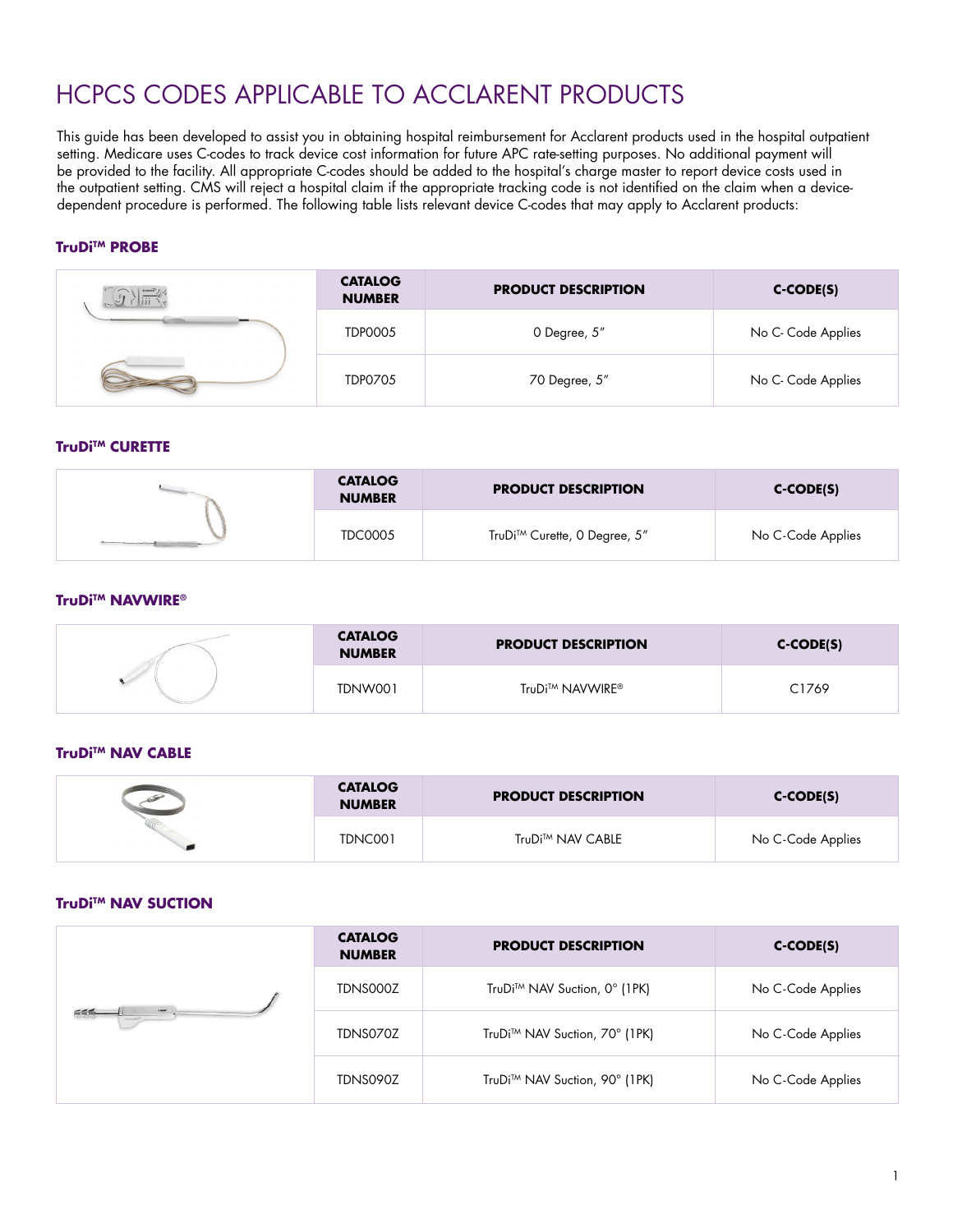# **ACCLARENT PIVOT<sup>TM</sup> NAVIGATION BALLOON DILATION SYSTEM (5PK)**

| <b>CATALOG</b><br><b>NUMBER</b> | <b>BALLOON DIAMETER / LENGTH</b> | $C-CODE(S)$         |
|---------------------------------|----------------------------------|---------------------|
| <b>PVT0616N</b>                 | 16mm<br>6mm /                    | C1726, C1887, C1769 |

#### **ACCLARENT PIVOTTM ILLUMINATION BALLOON DILATION SYSTEM (5PK)**

| <b>CATALOG</b><br><b>NUMBER</b> | <b>BALLOON DIAMETER / LENGTH</b> | $C-CODE(S)$         |
|---------------------------------|----------------------------------|---------------------|
| <b>PVT0616L</b>                 | 16mm<br>6mm /                    | C1726, C1887, C1769 |

# **ACCLARENT AERA® EUSTACHIAN TUBE BALLOON DILATION SYSTEM**

| <b>CATALOG</b><br><b>NUMBER</b> | <b>BALLOON DIAMETER / LENGTH</b> | $C-CODE(S)$ |
|---------------------------------|----------------------------------|-------------|
| EU061655                        | 6mm/l6mm                         | C1726,C1769 |

Healthcare Common Procedure Coding System (HCPCS), Level II, 2017, Centers for Medicare and Medicaid Services.

#### **RELIEVA SPINPLUS® BALLOON SINUPLASTY SYSTEM**

|          | <b>CATALOG</b><br><b>NUMBER</b> | <b>PRODUCT / SINUS / SIZE</b>                     | $C-CODE(S)$         |
|----------|---------------------------------|---------------------------------------------------|---------------------|
| Acctarec | RSP0516MFS                      | Balloon / Maxillary / Frontal / Sphenoid / 5x16mm | C1726, C1887, C1769 |
|          | RSP0616MFS                      | Balloon / Maxillary / Frontal / Sphenoid / 6x16mm | C1726, C1887, C1769 |

# **RELIEVA ULTIRRA® SINUS BALLOON CATHETER**

|                                 | <b>CATALOG</b><br><b>NUMBER</b> | <b>BALLOON DIAMETER/LENGTH</b> | $C-CODE(S)$ |
|---------------------------------|---------------------------------|--------------------------------|-------------|
| Accurate Manager                | BC0516RU                        | 5mm/16mm                       | C1726       |
| Accored 1<br>$\cdots$<br>$\sim$ | BC0616RU                        | 6mm/16mm                       | C1726       |
|                                 | BC0716RU                        | 7mm / 16mm                     | C1726       |
|                                 | BC0724RU                        | 7mm / 24mm                     | C1726       |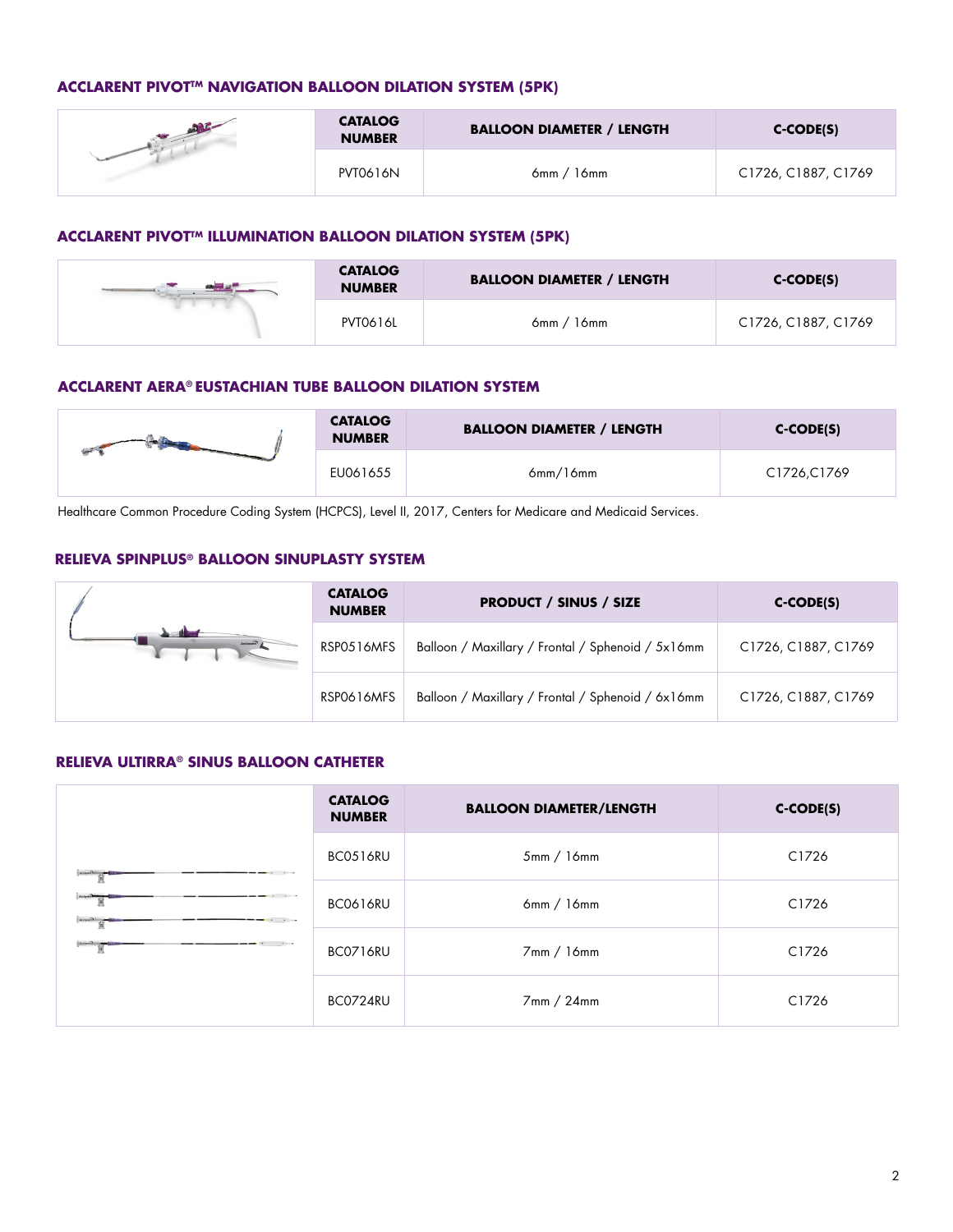# **RELIEVA FLEX® SINUS GUIDE CATHETER**

| <b>CATALOG</b><br><b>NUMBER</b> | <b>TIP SHAPE</b> | $C-CODE(S)$ |
|---------------------------------|------------------|-------------|
| GC000RF                         | $S-0$            | C1887       |
| GC070CRF                        | $F-70C$          | C1887       |
| GC090RF                         | M-90             | C1887       |
| GC110RF                         | M-110            | C1887       |

# **RELIEVA SIDEKICK® LOW PROFILE SINUS GUIDE CATHETER HANDLE**

| <b>Service</b> | <b>CATALOG</b><br><b>NUMBER</b> | <b>COMPATIBILITY</b>               | $C-CODE(S)$       |
|----------------|---------------------------------|------------------------------------|-------------------|
|                | <b>SDKKLP</b>                   | Relieva Flex Sinus Guide Catheters | No C-Code Applies |

## **RELIEVA SCOUT® MULTI-SINUS DILATION SYSTEM**

| <b>CATALOG</b><br><b>NUMBER</b> | <b>PRODUCT / SINUS / SIZE</b>                     | C-CODE(S)           |
|---------------------------------|---------------------------------------------------|---------------------|
| SCT0624MFS                      | Balloon / Maxillary / Frontal / Sphenoid / 6x24mm | C1726, C1887, C1769 |

## **RELIEVA LUMA SENTRY® SINUS ILLUMINATION SYSTEM AND ACCESSORIES**

|  | <b>CATALOG</b><br><b>NUMBER</b> | <b>PRODUCT DESCRIPTION</b>                     | $C-CODE(S)$       |
|--|---------------------------------|------------------------------------------------|-------------------|
|  | <b>SIS100B</b>                  | Relieva Luma Sentry™ Sinus Illumination System | C1769             |
|  | SISLGC <sub>208</sub>           | Relieva Luma® Light Guide Cable 2              | No C-Code Applies |
|  | <b>SISLGCAACMI</b>              | ACMI / Stryker Adapter                         | No C-Code Applies |
|  | <b>SISLGCAOLYMP</b>             | Olympus Adapter                                | No C-Code Applies |
|  | <b>SISLGCASTORZ</b>             | Storz Adapter                                  | No C-Code Applies |
|  | <b>SISLGCAWOLF</b>              | Wolf / Dyonics Adapter                         | No C-Code Applies |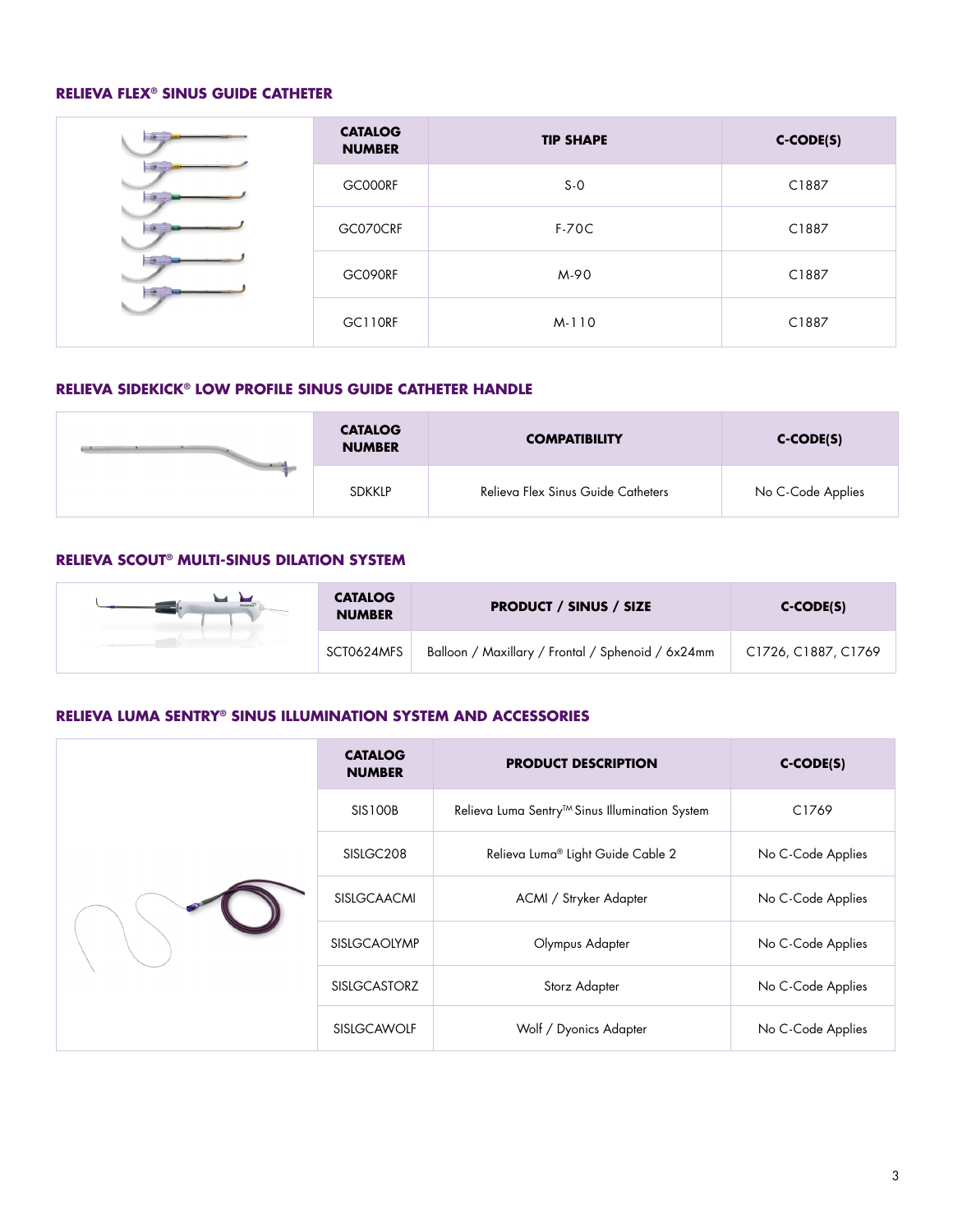# **RELIEVA CIRCA® ETHMOID PUNCH**

| $\frac{1}{\sqrt{2}}$ actor <sup>2</sup> | <b>CATALOG</b><br><b>NUMBER</b> | <b>PRODUCT DESCRIPTION</b>   | $C-CODE(S)$       |
|-----------------------------------------|---------------------------------|------------------------------|-------------------|
|                                         | EPO1                            | Relieva Circa® Ethmoid Punch | No C-Code Applies |

## **RELIEVA® SPINPLUS NAV BALLOON SINUPLASTY SYSTEM**

| $\begin{array}{c c c c c c} \hline \multicolumn{3}{c }{\textbf{1}} & \multicolumn{3}{c }{\textbf{2}} & \multicolumn{3}{c }{\textbf{3}} & \multicolumn{3}{c }{\textbf{4}} & \multicolumn{3}{c }{\textbf{5}} & \multicolumn{3}{c }{\textbf{6}} & \multicolumn{3}{c }{\textbf{7}} & \multicolumn{3}{c }{\textbf{8}} & \multicolumn{3}{c }{\textbf{9}} & \multicolumn{3}{c }{\textbf{1}} & \multicolumn{3}{c }{\textbf{1}} & \multicolumn{3}{c }{\textbf$ | <b>CATALOG</b><br><b>NUMBER</b> | <b>BALLOON DIAMETER / LENGTH</b> | $C-CODE(S)$         |
|-------------------------------------------------------------------------------------------------------------------------------------------------------------------------------------------------------------------------------------------------------------------------------------------------------------------------------------------------------------------------------------------------------------------------------------------------------|---------------------------------|----------------------------------|---------------------|
|                                                                                                                                                                                                                                                                                                                                                                                                                                                       | RSP0516MFSN                     | 5mm/16mm                         | C1726, C1887, C1769 |
|                                                                                                                                                                                                                                                                                                                                                                                                                                                       | RSP0616MFSN                     | 6mm / 16mm                       | C1726, C1887, C1769 |

## **RELIEVA ULTIRRA® NAV SINUS BALLOON CATHETER**

| Sisteman<br><b><i><u>Automobiles</u></i></b> | <b>CATALOG</b><br><b>NUMBER</b> | <b>BALLOON DIAMETER / LENGTH</b> | $C-CODE(S)$ |
|----------------------------------------------|---------------------------------|----------------------------------|-------------|
|                                              | BC0516RUN                       | 5mm/16mm                         | C1726       |

# **RELIEVA TRACT™ NASAL DILATION SYSTEM, CATHETER, BALLOON DILATION**

| <b>CATALOG NUMBER</b> | <b>BALLOON DIAMETER / LENGTH</b> | $C-CODE(S)$ |
|-----------------------|----------------------------------|-------------|
| RT1040A               | $16$ mm / $40$ mm                | C1726       |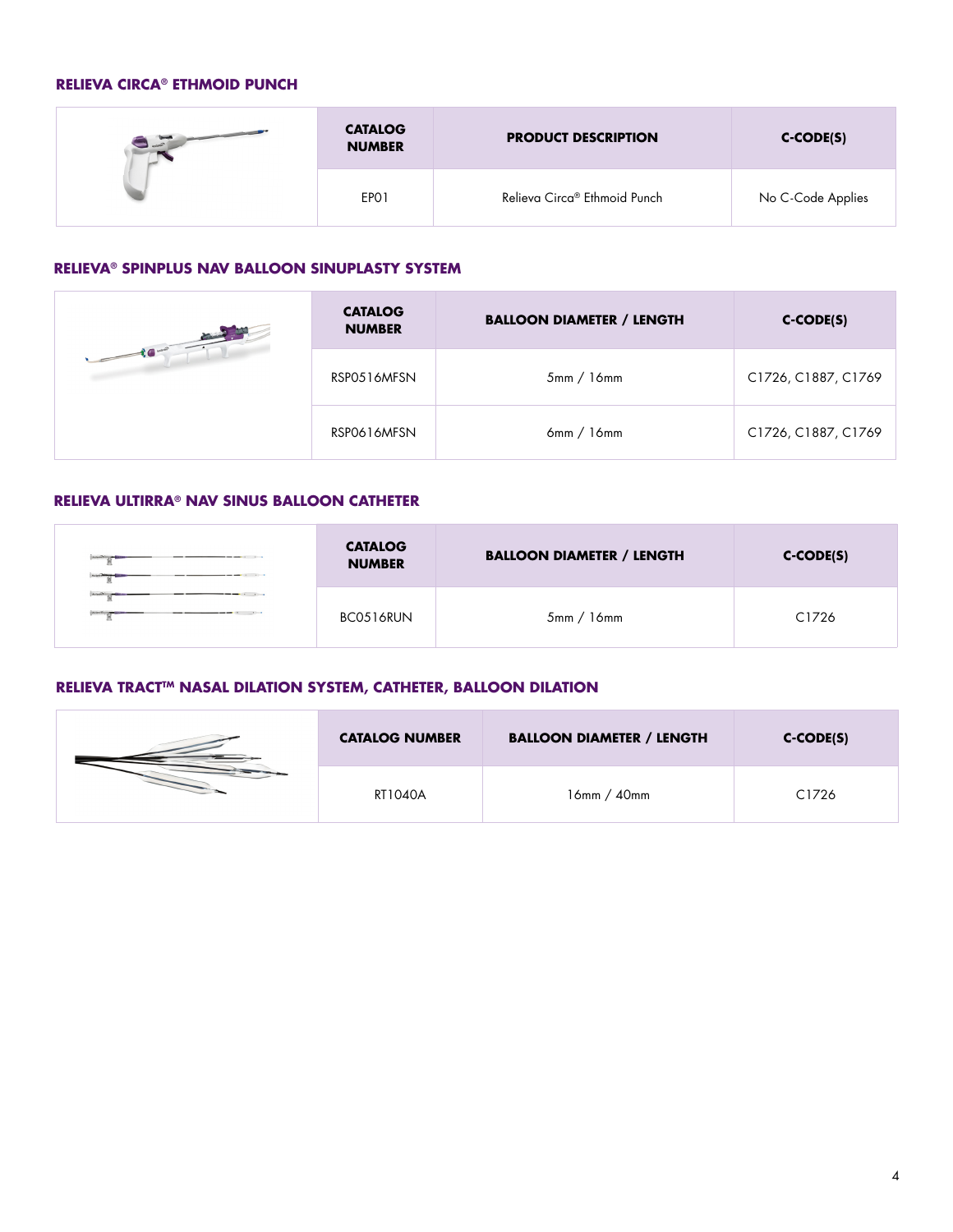#### **INSPIRA AIR® BALLOON DILATION SYSTEM**

| <b>CATALOG</b><br><b>NUMBER</b> | <b>BALLOON DIAMETER / LENGTH</b> | C-CODE(S) |
|---------------------------------|----------------------------------|-----------|
| <b>BC0524A</b>                  | 5 mm / 24 mm                     | C1726     |
| <b>BC0724A</b>                  | 7 mm / 24 mm                     | C1726     |
| <b>BC8524A</b>                  | 8.5 mm / 24 mm                   | C1726     |
| <b>BC1040A</b>                  | 10 mm / 40 mm                    | C1726     |
| <b>BC1240A</b>                  | 12 mm / 40 mm                    | C1726     |
| <b>BC1440A</b>                  | 14 mm / 40 mm                    | C1726     |
| <b>BC1640A</b>                  | 16 mm / 40 mm                    | C1726     |

# **ACCLARENT® BALLOON INFLATION DEVICE**

|                | <b>CATALOG</b><br><b>NUMBER</b> | <b>PRODUCT DESCRIPTION</b>                      | $C-CODE(S)$       |
|----------------|---------------------------------|-------------------------------------------------|-------------------|
| <b>EFERING</b> | BID <sub>30</sub>               | Acclarent <sup>®</sup> Balloon Inflation Device | No C-Code Applies |

## **ACCLARENT® SE INFLATION DEVICE**

| <b>CATALOG</b><br><b>NUMBER</b> | <b>PRODUCT DESCRIPTION</b>                 | $C-CODE(S)$       |
|---------------------------------|--------------------------------------------|-------------------|
| seid                            | Acclarent <sup>®</sup> Se Inflation Device | No C-Code Applies |